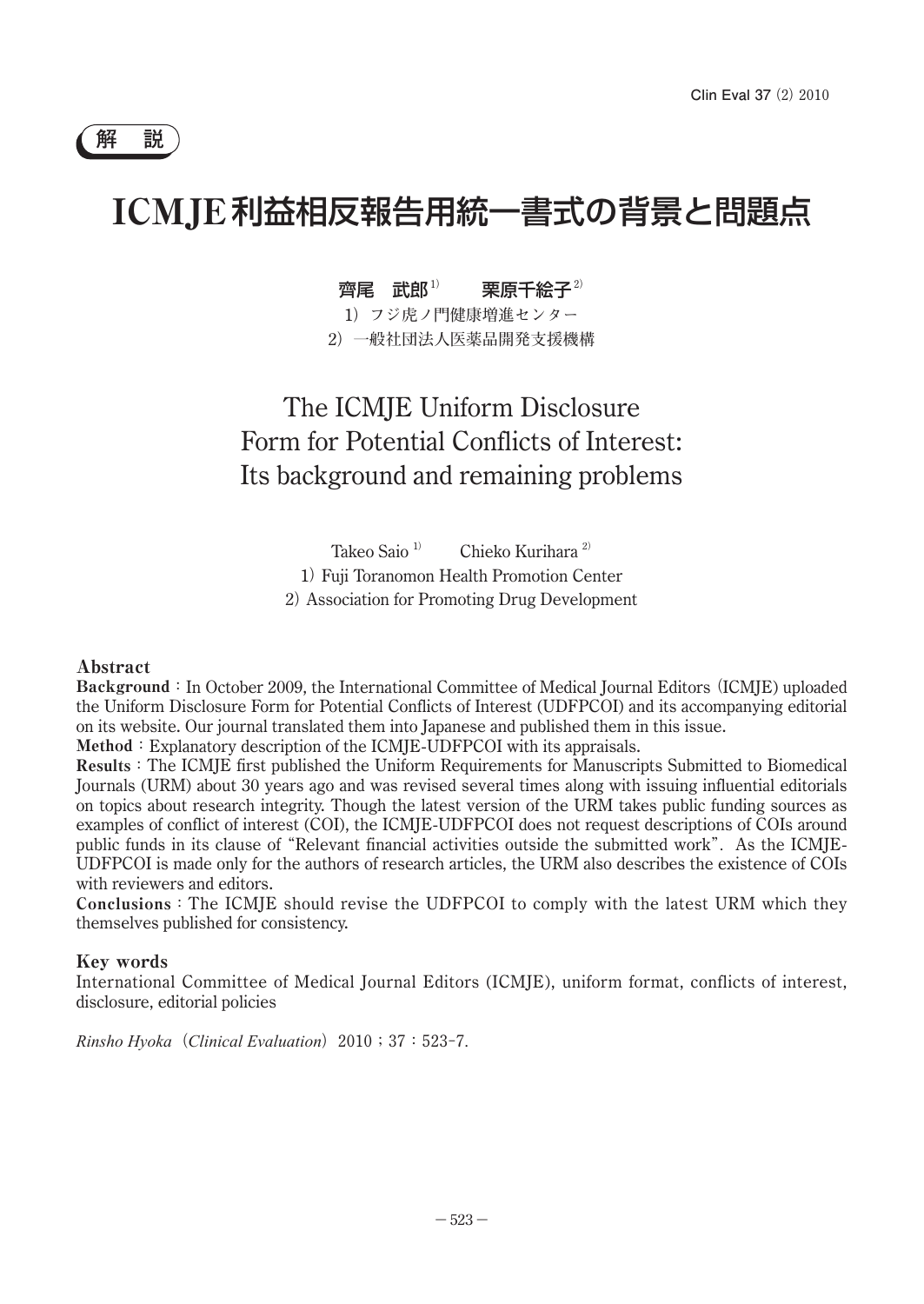## 1.ICMJE**の活動と歴史**

**今回,医学雑誌編集者国際委員会(International Committee of Medical Journal Editors:ICMJE) が2009年10月に発表した「ICMJE誌に利益相反** を開示するための統一書式<sup>」1)</sup>およびその記入 **例2),付随する論説3)の翻訳を本誌に掲載した. ICMJEの発足は,1978年に医学雑誌編集者のグ ループが生物医学雑誌への投稿論文の様式につい てのガイドラインを作成するため British Columbia州Vancouverで非公式に会合を持ち,米 国立医学図書館(National Library of Medicine) の作成した参考文献の様式を含む投稿論文の様式 で あ る「生 物 医 学 雑 誌 へ の 統 一 投 稿 規 定」 (Uniform Requirements for Manuscripts Submitted**  to Biomedical Journals: URM) を 1978年5月に **公表したことに始まる4).当初Vancouver Group と呼ばれていたこの編集者グループは,ICMJE と称する委員会を組織し,毎年会合を開催し,時 にURMを改訂し,また研究倫理に関わる声明的** な論説, 意見等を公表している (Table 1)<sup>4~21)</sup>.

**ICMJEは,その発足時には参考文献の記載様 式の標準化を主なテーマとしていたが,その後 様々な研究倫理・出版倫理に関する勧告を発表し ている22).1982年にはURMに多重投稿に関する 記載が追加され6),1985年には著者であることの 要件7),1988年にはねつ造論文の撤回9)について 短い論説を発表した.2001 年の「Sponsorship,** authorship, and accountability<sup>[19]</sup> では、臨床試 **験に従事する研究者が製薬業界の影響を強く受け データに対するアクセス権さえ失っている状況に 警告を発し,出資者の管理下で実施され報告され る臨床試験の論文は掲載しないと断じた.さら**

|  | Table 1 Chronological list of events around the ICMJE |  |  |  |  |  |
|--|-------------------------------------------------------|--|--|--|--|--|
|--|-------------------------------------------------------|--|--|--|--|--|

| 1978年5月  | 「生物医学雑誌への統一投稿規定」(URM) 初版 <sup>4)</sup>                              |  |  |  |
|----------|---------------------------------------------------------------------|--|--|--|
| 1979年2月  | URM初版改訂5)                                                           |  |  |  |
| 1982年6月  | URM2版 <sup>6)</sup> (多重投稿に関する記載追加)                                  |  |  |  |
| 1985年9月  | 著者要件に関する論説 <sup>7)</sup>                                            |  |  |  |
| 1988年2月  | URM3版 <sup>8)</sup> (著者要件,統計についての記載追加)                              |  |  |  |
| 1988年4月  | 捏造論文の撤回についての論説 <sup>9)</sup>                                        |  |  |  |
| 1988年11月 | 編集の自由とインテグリティーについての $\mathop{{\rm Lundberg}}$ の論説 $^{10}$           |  |  |  |
| 1989年12月 | 出版前草稿に対する秘密保持、競合する複数の研究の取り扱い、読者欄の設置につ<br>いての論説11)                   |  |  |  |
| 1991年2月  | URM4版 $^{12}$                                                       |  |  |  |
| 1992年6月  | 電子雑誌にて公表された情報は出版されたものとみなす、ピアレビュー誌の定義13)                             |  |  |  |
| 1993年4月  | 利益相反についての論説14)                                                      |  |  |  |
| 1994年6月  | 広告と論文との区別がつくように掲載すること.増刊号の記事の選択に資金源から<br>の影響を避けるようにすること15)          |  |  |  |
| 1997年1月  | URM5版 <sup>16)</sup> (透明性を増す記載のしかた) [1999年5月と2000年5月に改訂]            |  |  |  |
| 1997年6月  | インターネットに医学情報を載せる場合の注意17)                                            |  |  |  |
| 2000年    | URMをICMJEのウェブサイトで提供開始 <sup>18)</sup>                                |  |  |  |
| 2001年5月  | URMの利益相反の節を改訂                                                       |  |  |  |
| 2001年9月  | Davidoff ら, 論説「臨床研究の出資·依頼者であること, 研究論文の著者であること,<br>そして説明責任について   19) |  |  |  |
| 2003年11月 | URM全面改訂(それまでの論説による声明の内容を本文に取り入れた/研究の倫理)<br>[2004年10月に改訂]            |  |  |  |
| 2004年9月  | 臨床試験登録公開に関する声明20)                                                   |  |  |  |
| 2006年2月  | カナダ医師会雑誌 (CMAJ) の編集者解雇問題に対する遺憾の意の表明 <sup>21)</sup>                  |  |  |  |
| 2008年10月 | URM最新版(2004年から2008年まで年1回小改訂が続く)                                     |  |  |  |
| 2009年10月 | 利益相反の開示のための統一書式『                                                    |  |  |  |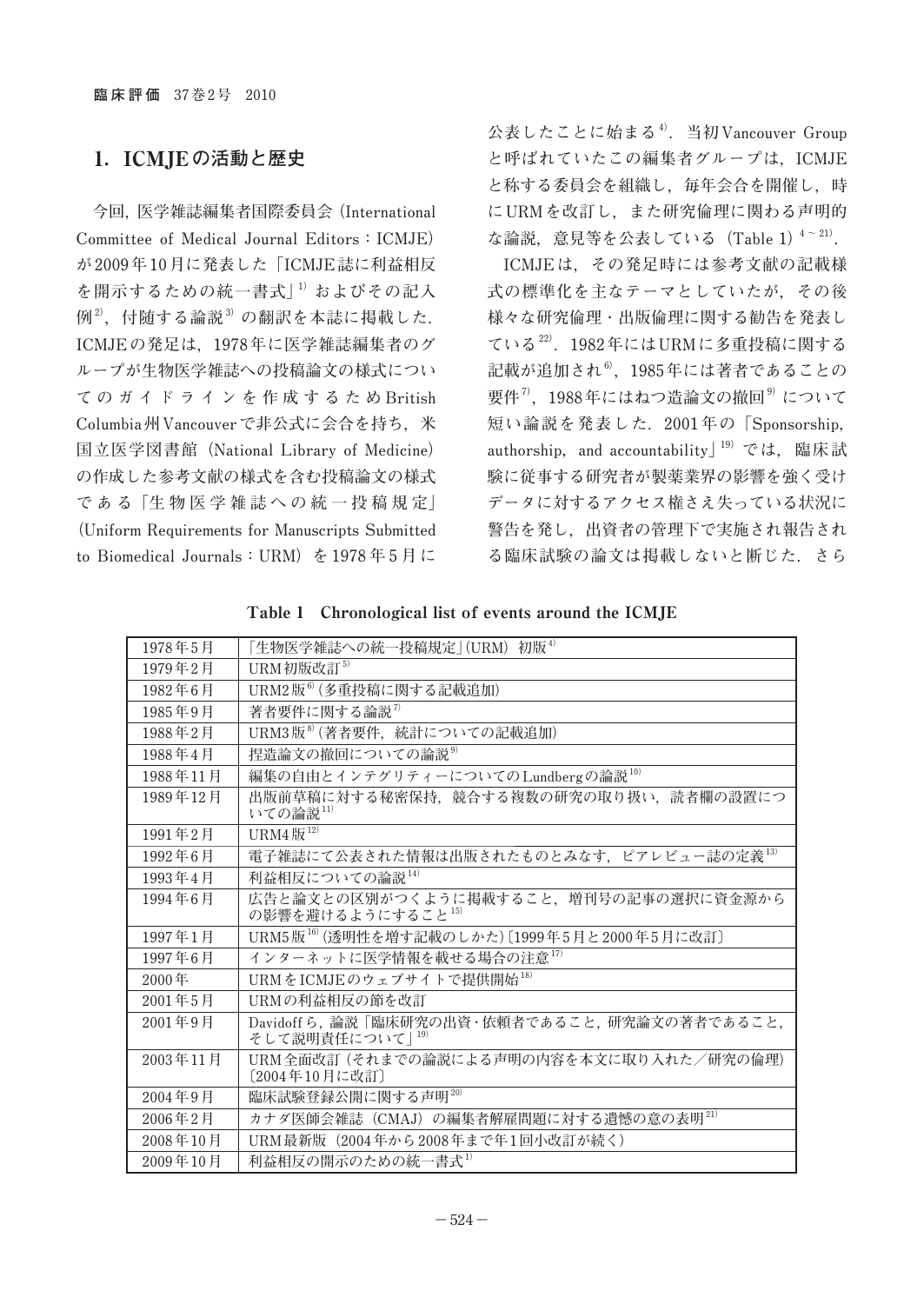**に,出資者にとって都合のよい臨床試験結果ばか りが公表され,negative resultや副作用情報が公 表されない事態をめぐる国際的な論争23)を経て, 開始時までに登録公開していない臨床試験の報告 は掲載しない,との声明20)へと展開した.今回 の統一書式およびそれに付随する論説はこれに続 くICMJEの見解の表明である.著者は,以下の 12誌と米国国立医学図書館(National Library of Medicine:NLM),世界医学雑誌編集者協会 (World Association of Medical Editors:WAME) の代表者である.New England Journal of Medicine, The Medical Journal of Australia,World Association of Medical Editors,Journal of the Danish Medical**  Association, Croatian Medical Journal, Annals of Internal Medicine, National Library of Medicine, The Lancet, Canadian Medical Association Journal, **Norwegian Medical Journal,BMJ,The New Zealand**  Medical Journal, Nederlands Tijdschrift voor **Geneeskunde(Dutch Journal of Medicine),JAMA. (誌名記載,順序は原本による.)**

**ICMJEが過去30余年にわたる活動の中で発表 してきた種々の勧告は,おおまかに2つの志向性 を持つ.ひとつは系統的で合理的な統一の書式を 設けることにより著者・編集者の(ひいては読者 の)利便を図るもの(実用主義)であり,もうひ とつは研究倫理を説き研究者の行動を戒めるもの (道徳的責任)である.今回の勧告は前者に相当 し,過去の多くの論説と同様,簡潔な記載である. この2つの志向性に共通の理念を一言で表せば, 「研究の公正性(インテグリティー)」だろう.**

**ICMJEの活動は,日本では以前より研究倫理 に関心を持つ者の間では,山崎茂明氏の著作24) などにより知られていたが,2004年の臨床試験 登録公開に関する声明が「黒船」となり,一気に その存在が国中に知れ渡った.とはいえ,今もな お,臨床試験に従事する者ですら,「臨床試験を 登録しておかなければ有名誌で論文を公表できな い」という要請は知っていても,ICMJEの名前 やその活動については馴染みがない場合も多いか もしれない.**

**「利益相反の開示」については近年日本国内で も様々な議論があるが,開示の対象となる行為, 金額,近親者の範囲などの線引きをめぐる議論に 終始しがちである.今回のICMJEの提案は,こ うした線引きに対する一定の回答を与えるものだ が,ICMJEのこれまでの活動から,そこに通底 する研究に関する論理や理念を学ぶことなく都合 のよい境界線のみを輸入することは回避すべきで ある.研究者・著者が自らの心に問いかけ,自ら の研究の計画,実施,報告に影響する要因を探り, 見出された要因を開示することで,その要因によ る影響を避けるために利益の相反する事実関係を 白日のもとに晒すプロセスこそが重要なのであ る.**

## 2.**利益相反を開示するための書式**

**今回翻訳掲載した「ICMJE誌に利益相反を開 示するための統一書式」およびその記入例,付随 する論説の特徴としては以下のようなことが挙げ られる.①この統一書式の原文がICMJEのウェ ブサイトで電子ファイル(pdfファイル)として** 提供されており, 論文の著者がこの電子ファイル **を用いて,自分用の利益相反報告書を作成・保存 し,これを印刷して送付,あるいは電子ファイル の形で送信して利益相反を申告できるようになっ ている,②論文の著者の身近な人物についての利 益相反を開示するよう指示されているが,その範 囲は比較的狭く,親・兄弟姉妹・孫といった親族 は含まれていない,③著者に直接支払われる金銭 的援助だけでなく,著者の所属機関に支払われる 援助も記載するようになっている,④「投稿した 研究論文に付随する金銭的活動」に関する条項 で,公的資金については記載しなくてもよいこと になっている(いっぽうURMには政府資金も利 益相反の一つとして記述されている),⑤利益相 反に係る金額の下限が設定されていない(どれほ ど小額でもすべて開示せねばならない),⑥人的 支援(医療現場では従来,しばしば製薬会社や医 療機器会社等から業務に関わる人的な支援を受け**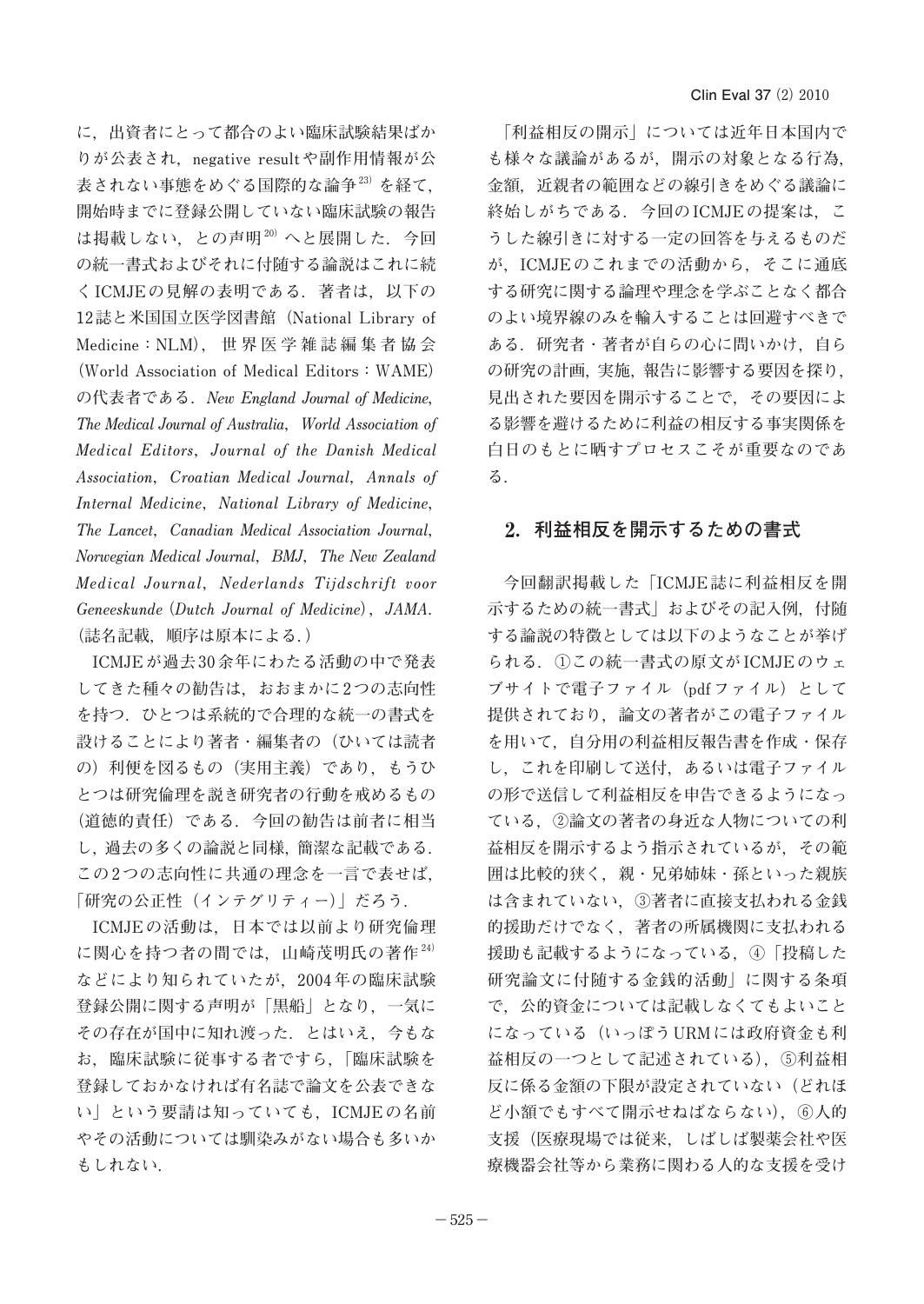**るケースが散見される)や研究場所の提供につい て記載するよう明示的な指示がない,⑦資金源や 人材を事業体から紹介してもらうこと(当該事業 体の人材のみならず,他の事業体の人材の紹介を 受けることも含め)なども利益相反につながる問 題だが,そうした事項を記載するよう指示されて いない,⑧利益相反を管理するシステムが所属組 織にあるかどうかの記載を求めていない,⑨論文 の著者の過去の利益相反関連の非行を申告するよ う指示していない,などがある(Table 2).**

## 3.**終わりに**

**今回提案された利益相反報告用統一書式は論文 の著者用のものであるが,利益相反は査読者や編 集者にもあることはURMにも記述されている. 論文の著者と査読者や編集者の利害関係は,単に 対立する学説を提示する者同士であるとか,同様 の研究をほぼ同時に論文化しようとしていると いった問題だけではない.査読者や編集者の学術 活動を支援している事業体と,論文の著者の学術 活動との利害関係までもが問題となる.こうした 利益相反についても,今後,統一の報告書式が作 成されるべきである.また,利益相反報告用統一 書式とURMとの整合性も必要である.**

**1990年代初頭に提唱されSackettらにより定式 化された「根拠に基づく医療」(evidence-based**  **medicine: EBM)の方法論25)では,その「ステッ プ3」の「文献の批判的吟味」の段階で,まず, 研究デザインやエンドポイント設定など,論文を 科学的な側面からチェックするが,利益相反の観 点は頻繁に議論はされるものの定式として取り入 れられてはいない.利益相反はエビデンスの信頼 性に係る重要な問題であるのだから,ICMJEの メンバーであるNLMが作成するPubMedに抄録 と同様,資金源や利益相反についての記述が全て 公表されればエビデンスの吟味はいっそう効率化 できるだろう.利益相反を検討することは,まさ にエビデンスの生成する現場を知ることであり, 医学研究は人間が多大な資金と時間をかけて行っ ているものだということを再認識する機会でもあ る.**

#### **参考文献・注**

- **1) ICMJE Uniform Disclosure Form for Potential Con**flicts of Interest. Available from: http://www.icmje. **org/coi\_disclosure.pdf〔福島芳子,齊尾武郎,訳. ICMJE誌に利益相反を開示するための統一書式.臨** 床評価. 2010;37(2):529-38. 注:文献 2,3) の **訳も含む.なお,以下にも引用しているICMJEメ ンバー共著による声明・論説等は,メンバー各誌に 掲載されているが,そのうち1つの文献のみをここ では引用している.〕**
- **2) http://www.icmje.org/sample\_disclosure.pdf**

#### Table 2 Characteristics of the uniform format

|  | 1.電子ファイルとして提供されている.                                        |
|--|------------------------------------------------------------|
|  | 2.利益相反を開示する近親者の範囲が狭い.                                      |
|  | 3.著者のみならず,所属組織の利益相反を開示するものである.                             |
|  | 4. 「投稿した研究論文に付随する金銭的活動」の条項で,公的資金については<br>開示しなくてよいことになっている. |
|  | 5.開示すべき金銭的援助の下限が設定されていない.                                  |
|  | 6.人的資源,研究場所の提供などが記載されにくい.                                  |
|  | 7.資金源や人材の紹介に関する項目がない.                                      |
|  | 8.所属組織における利益相反の管理についての項目がない.                               |
|  | 9.著者の過去の利益相反関連の問題を申告する欄がない.                                |
|  |                                                            |